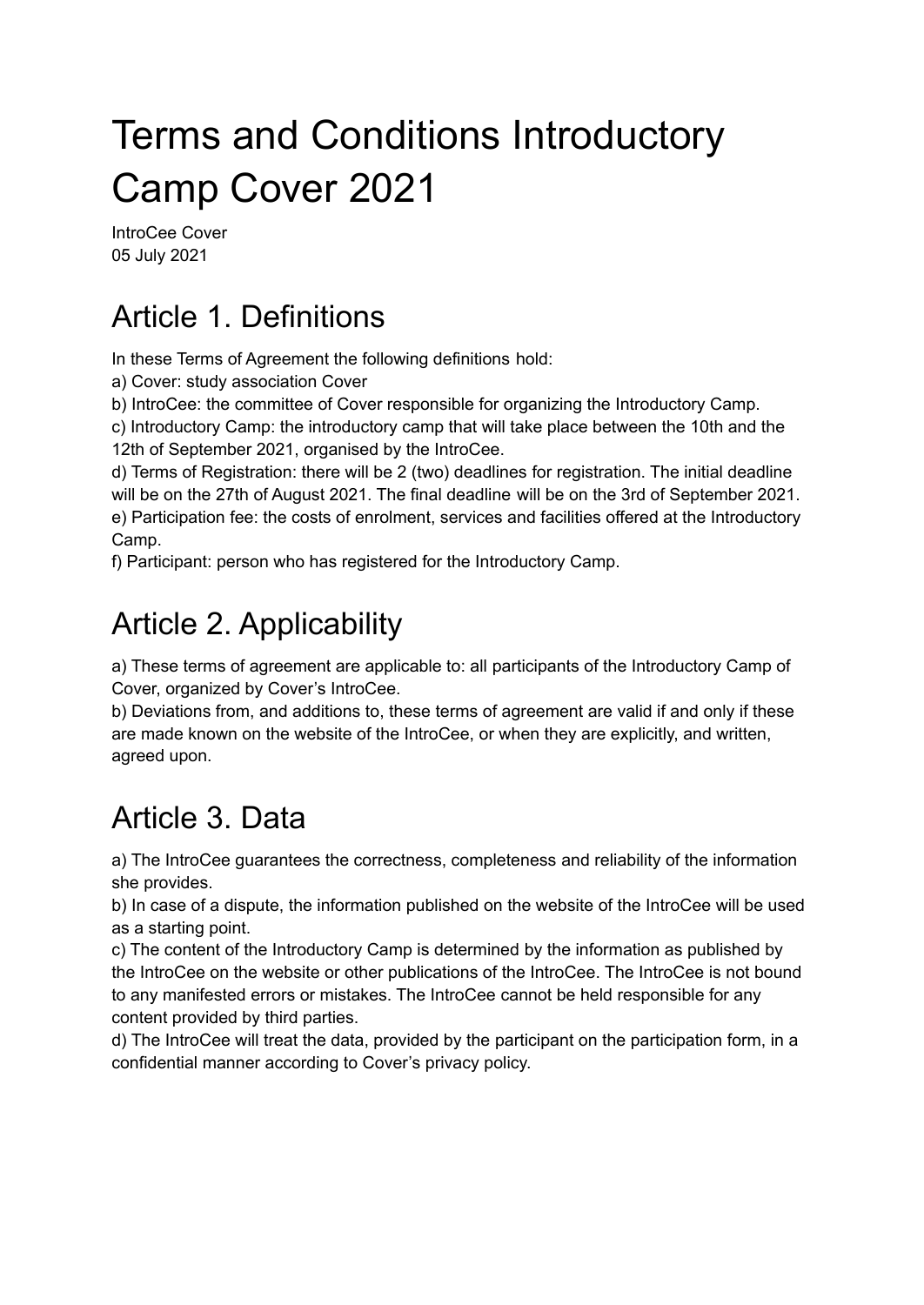## Article 4. Enrolment

a) The agreement between the IntroCee, respectively Cover and the participant comes about through registration on the website.

b) The registration period is from the 30th of July 2021 until the 3rd of September 2021. c) The date of confirmation is applied as date of registration.

d) Enrolment obliges the participant to pay: the participation fee, together with the cost of goods and services purchased during the Introductory Camp. For further provisions on cancellation, see article 7.

e) During registration the participant is able to provide preferences with respect to the service and facilities provided by the IntroCee. The IntroCee cares to take these preferences into account as much as possible. No rights can be derived from this.

#### Article. 5. Further provisions with respect to enrolment

a) The initial deadline of registration will be on the 27th of August 2021..

b) The final deadline of registration will be on the 3rd of September 2021.

c) In case of more than 150 registrations before or on the initial deadline a drawing of lots will be held to decide the participants. During this drawing of lots the following places have been reserved: 120 places for first year students; 26 places for the IntroCee, for emergency response officers, and for the board of Cover, for the candidate board of Cover, for photographers, and for sound crew. Any remaining spots will be divided amongst the remaining senior students that are registered, in a manner as described in article 5.d. Any remaining registrations

will be placed on a reserve list. In case of a spare spot, a new participant from this list will be selected by a drawing of lots keeping the previously mentioned constraints in mind.

d) All senior student enrolments that are not automatically accepted for the camp based on their positions within the association are subject to a draw.

e) For the senior Artificial Intelligence and Computing Science students there is a weighted draw, which will take place on the 3rd of September 2021. The weights of each participant in the drawing are calculated as follows: There is a maximum weight of 10. The weight of each person declines by 1 for each year they've been a member of Cover. All committee members of Cover get their weight increased by 2. Mentors get their final weight increased by a factor of 1.5.

f) For senior students who don't study Artificial Intelligence or Computing Science any longer, but who are still a member of Cover an alternative draw takes place, with the weights being applied in the same way as mentioned above.

g) This weighted draws will result in two lists, which determine the order in which the senior students are admitted to the camp. The list for the non-AI and non-CS members is appended to the original list.

h) Any registrations after the initial deadline will be handled on a 'first come, first serve' basis.

i) The IntroCee retains the right to, without giving reasons, provide (or deny) people with the right to participate in the Introductory Camp.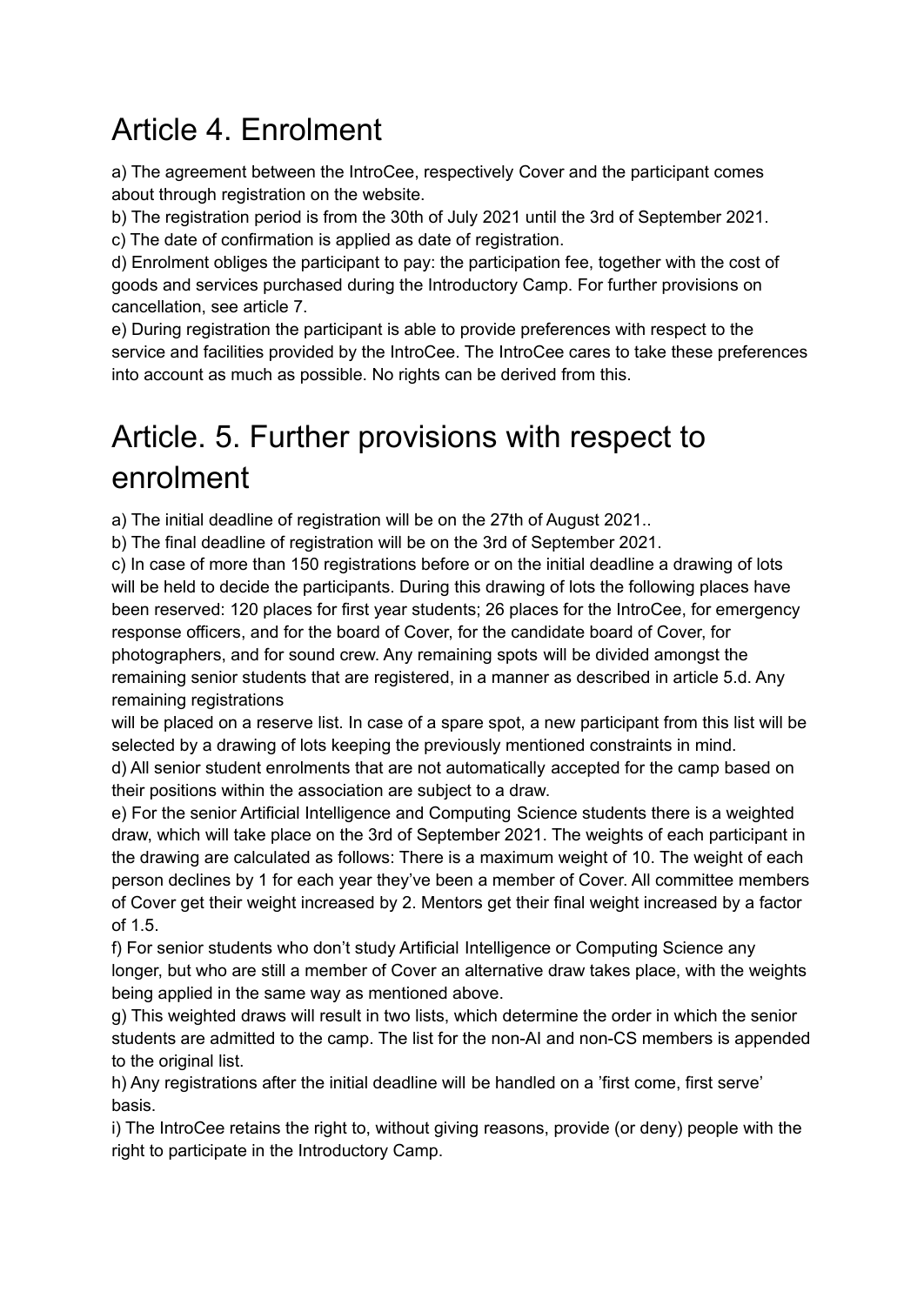j) Registration, and all resulting obligations and rights, come to expire when a participant is not enrolled during the drawing in case there are more than 150 registrations. k) In the case of misconduct, before or during the Introductory Camp, the IntroCee is free to exclude the concerning participant(s) from further participation of the camp. The participant(s) will still be obliged to pay the Participation fee to Cover.

# Article 6. Payment

a) The Participation fee will be €45 (forty five euros) for first-year students, and €55 (fifty five euros) for senior students.

b) The final amount consists of the participation fee, together with the cost of goods and services purchased during the Introductory Camp.

c) The participant authorises study association Cover (SEPA Creditor Identifier:

NL48ZZZ400267070000) to deduct the final amount below from the participant's bank account, as provided during registration, through SEPA Direct Debit.

d) The payment will be collected after the Introductory Camp. Cover will send the participant a notification email at least 3 days in advance.

# Article 7. Cancellation

a) Cancellation of registration by the participant can only occur in writing, with reasonsing. b) In case of cancellation, the participant is still obliged to pay the Participation fee, barring special exceptions to be reviewed by the IntroCee. Only in case of cancellation before the initial deadline of registration there are no costs. After the initial deadline the participant is obliged to payment of the following fees:

i. Cancellation after the initial deadline of registration (27th of August 2021) and before the final deadline of registration (3rd of September 2021): Half amount.

ii. Cancellation after the final deadline of registration (3rd of September 2021): Full amount.

c) Immediate cancellation through odds does not remove any obligations from the participant to, after the deadline of registration, pay the Participation fee.

### Article 8. Accountability

a) In case of accountability by the IntroCee, this accountability is limited to which is agreed in these terms of agreement.

b) The IntroCee is not accountable for any damage as the result of:

i. Shortcomings in the implementation of the agreement based on conditions which are attributable to the participant, including damage as a result of health conditions of the participant.

ii. Actions and influences of third parties, which are not related to the implementation of conditions.

iii. Conditions which are not due to the fault of the IntroCee and/or, under the law or standards in social interaction, cannot be reasonably attributed to the IntroCee.

c) The IntroCee is not accountable for any damage of the participant due to incorrect or incomplete information provided by the IntroCee to the participant.